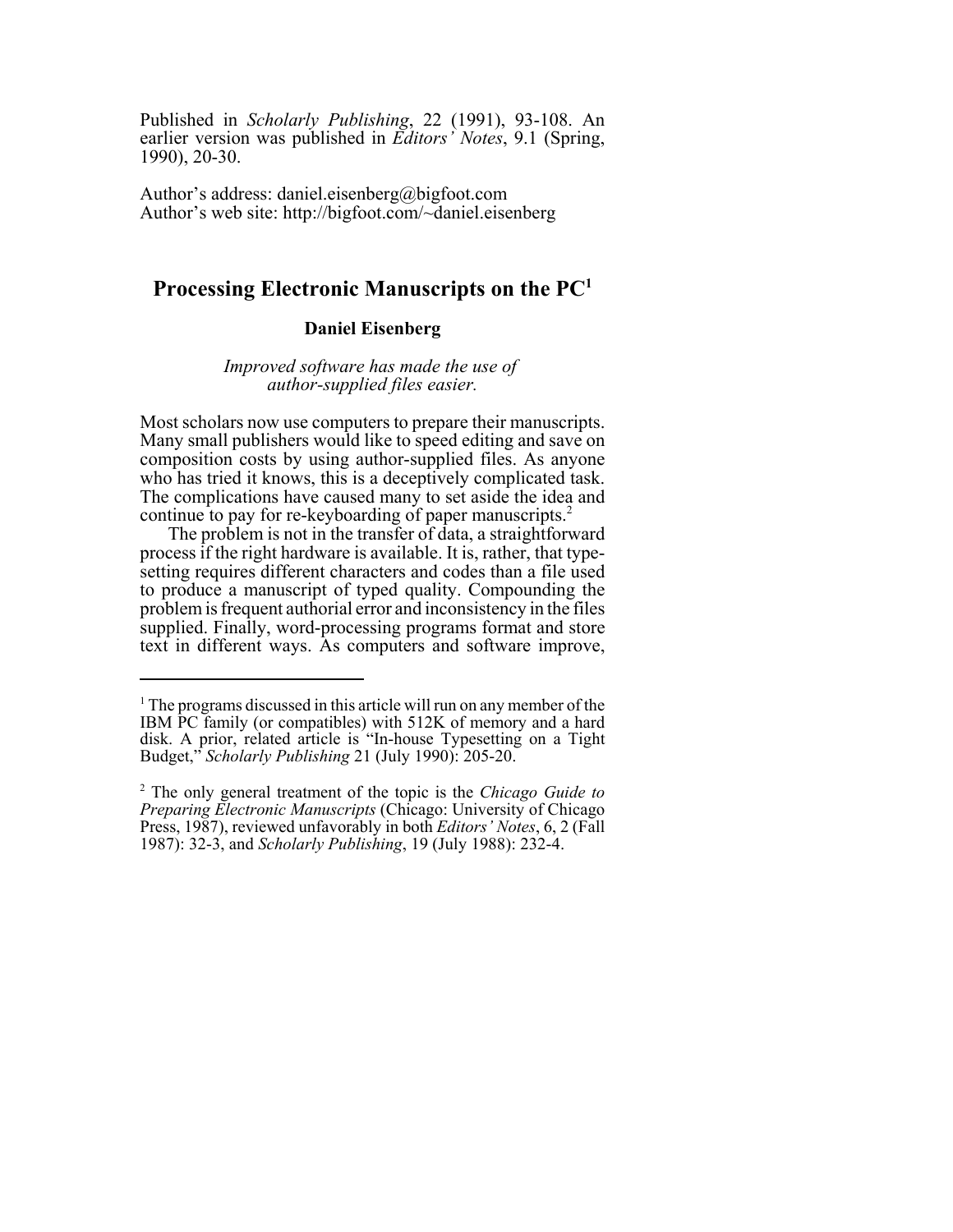means are being developed for resolving these problems.

Until the late 1980s, the only common format for electronic text was a generic one, called ASCII, DOS, unformatted, and other terms by various word-processing programs. In it, codes unique to specific programs were removed, and left was a file containing letters, numbers, punctuation, and very basic formatting commands, such as hard returns and tabs.<sup>3</sup> This generic format proved inadequate, as one lost underscoring, superscript, and other attributes, and tedious recoding before or after the transfer was required. Tabs and hard returns produced unsatisfactory formatting, and foreign-language characters were often lost or garbled.

Word-processor conversion programs have recently appeared. These programs are not problem-free, as advanced word processors differ so much from one another that full transfer of all features is impossible. Yet the output of these programs can be made usable for typesetting, and conversion of the advanced features is not usually needed for this purpose.

### **When the Transfer?**

The *Journal of Hispanic Philology* works with electronic texts of accepted and revised material. That is, once a manuscript is accepted, we edit on the computer, using a file sent to us by the author. We then use that same file for typesetting. We cannot yet handle electronic submissions, nor, in the impoverished field of Hispanic studies, is that likely soon. The initial manuscript must be on paper. If we accept the article and the author has carried out any requested revision, then the electronic file is transferred and the typesetting process begins. I rarely send book reviews to readers, and because of their brevity it is practical to peruse them on the screen. Therefore, initial electronic manuscripts of book reviews are welcomed.

Authors using computers are co-operative in sending their

<sup>&</sup>lt;sup>3</sup> A hard carriage-return is unchanging. In contrast, a soft return will turn into a space if material is inserted or deleted from a line.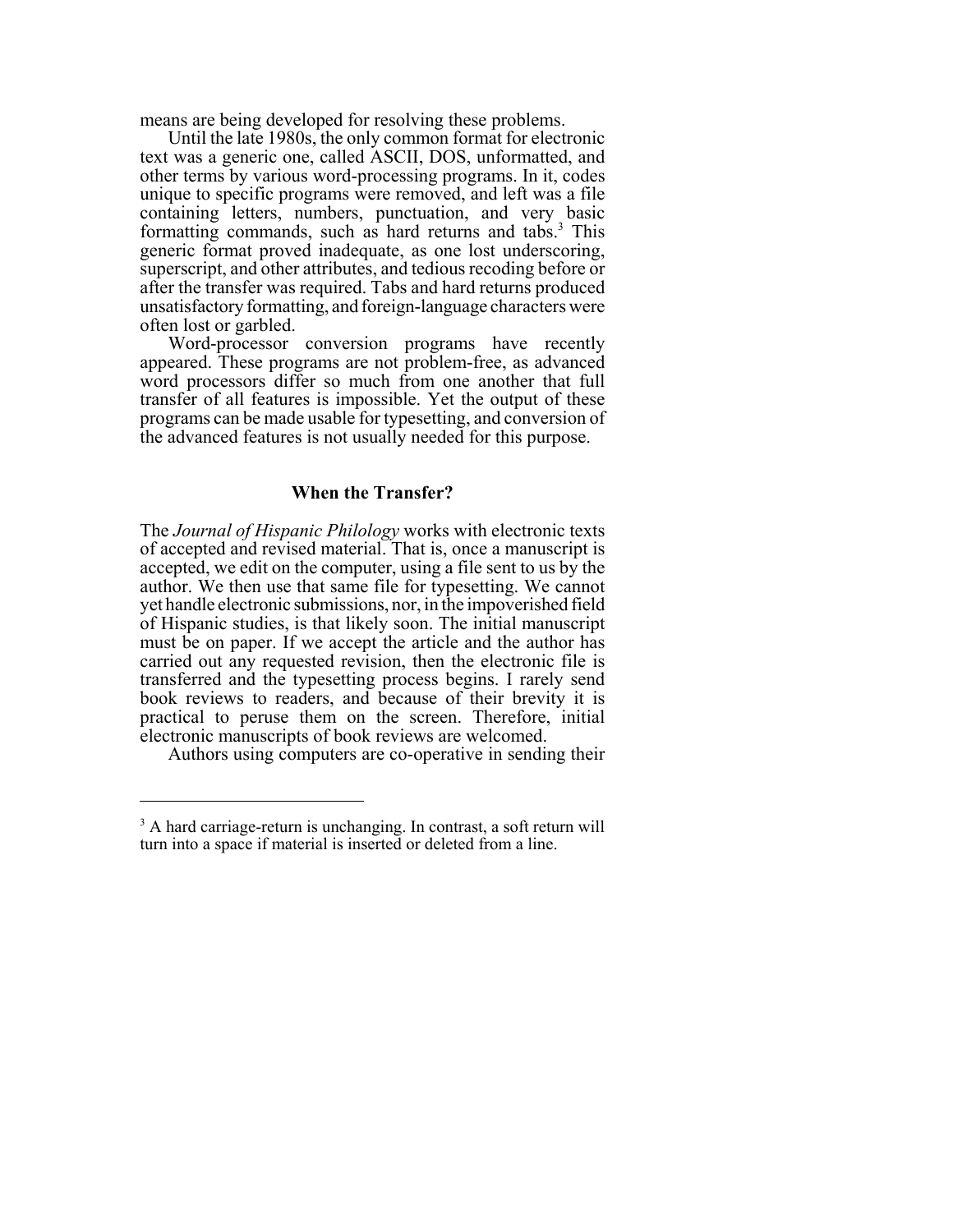files; the concept is not new to them. Occasionally it takes mailing a formatted disk and return disk mailer with postage. Contrary to my expectation, I have noted neither an improvement nor a decline in the average quality of research as authors switch to computers. It is the quantity that is increasing, a most welcome development.

Publishers have of course been using authors' files since the birth of word-processing in the late 1970's. What is new, however, is that the hardware and software to do so has declined in price greatly, and is now within the budget of most small publishers. The procedures are less complex and more automated than they once were. All the same, using author-supplied files is still not a simple process, and there is a dearth of published guidance. We have had to discover much through trial and error.

#### **Before the Transfer: Instructions to the Author**

Publishers have always wished that authors would prepare manuscripts that are consistent, properly spelled and punctuated, with numbers written as 265-75 rather than 265-275, or the reverse. If authors read and follow instructions on these points, it saves time and money. If the author and publisher have a lengthy relationship, authors will usually try to follow publishers' requirements.

With journals the relationship between author and publisher is often brief, and the journal's style requirements count for less with the author. In some fields the style is standardized; others are anarchic. The international nature of some fields adds to the confusion: English journals in language and literature, for example, want a different style than do American ones.<sup>4</sup>

<sup>&</sup>lt;sup>4</sup> In England, the Modern Humanities Research Association publishes its *MHRA Style Book*. The standard manual in the United States is of course the *MLA Style Manual* by Walter S. Achtert and Joseph Gibaldi (New York: Modern Language Association, 1985). It is often confused with another MLA style guide with which it is only partly compatible; also, it has received much negative comment by journal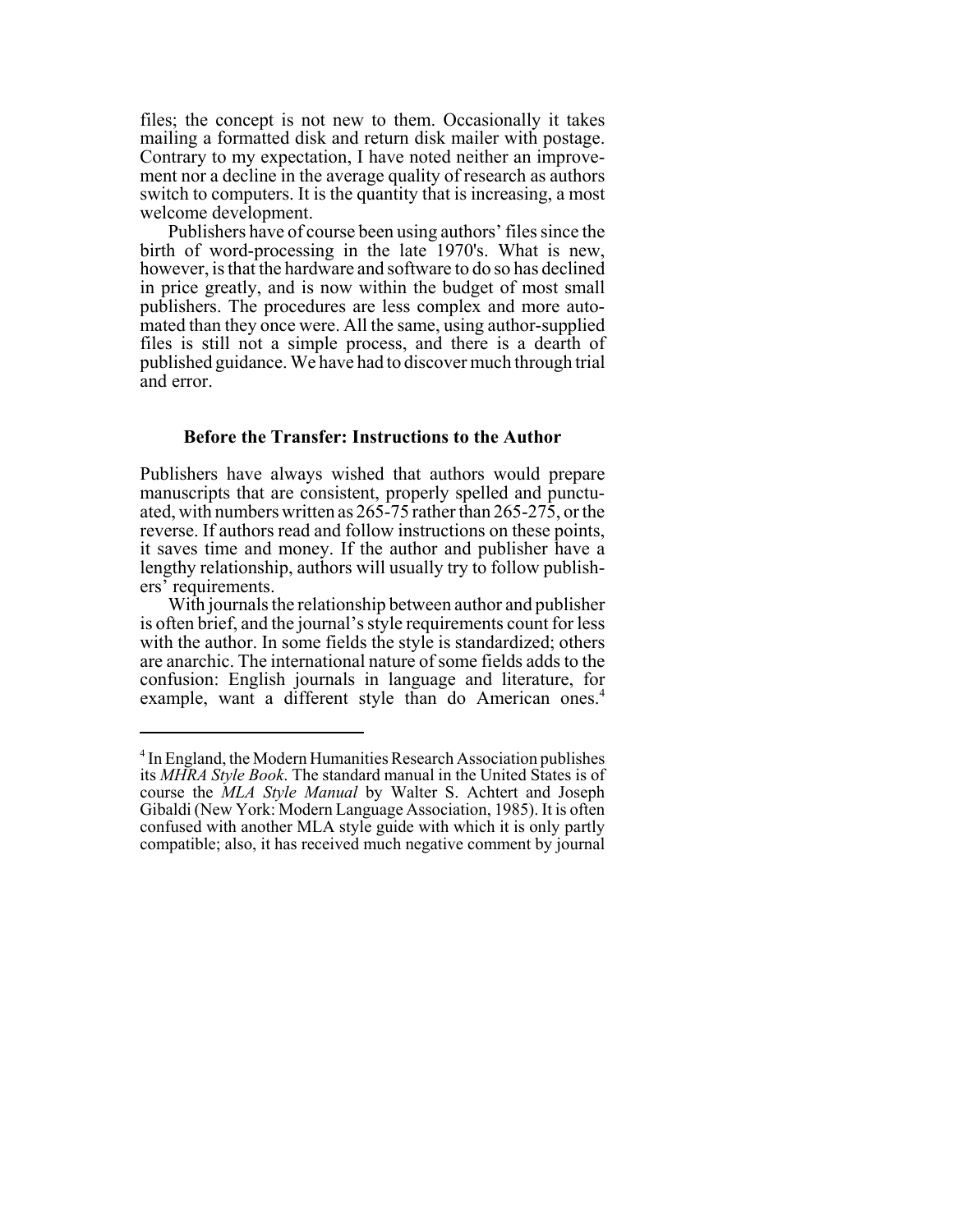Authors are confused, and not very interested in the topic.<sup>5</sup>

The situation is much the same with electronic manuscripts. It would save time if authors supplied files with the proper characters and formatting codes. Some authors understandably don't want the bother, having already gone to the trouble of preparing a properly styled paper manuscript. They would take their scholarship elsewhere if pushed. Others try conscientiously, but do not know how to use their word-processing programs well, or are confused and doubtful because if they follow instructions, the results look strange on the screen. Because authors use different word-processing programs, it is hard to give more than basic instructions. We have had to develop procedures to deal with diverse and inconsistent manuscripts. No doubt if journal publishers agreed on a standard electronic coding, authors would eventually comply. Publishers do not agree, and electronic style guides differ from

editors in the fields affected. (See the following articles in the Spring, 1986 issue of *Editors' Notes*: William Kupersmith, "Editors reply to the new *PMLA* [sic] style," 20-4; James C. Raymond, "Reflections on the new MLA handbook [sic]," 25-27; and in response, revealing in the title his confidence that everyone knows which style is being discussed, Robert M. Philmus, "A case for the new documentational style," 28-29. The Council of Editors of Learned Journals, which publishes *Editors' Notes*, briefly considered publishing its own style guide, but abandoned the idea as impractical.)

<sup>&</sup>lt;sup>5</sup> "I applaud your seeming expectation that authors can be persuaded to study the *Manual of Style* or *Words into Type* and thereafter do their own styling [by which she means putting commas inside of quotes and capitalizing and punctuating correctly]. But I do not share that expectation. I should be content...if you merely succeeded in convincing authors that there are accepted rules of one kind or another in these style matters, so they would not object and think the editor high-handed or pigheaded when he does for them the styling they have been indifferent to." Thus Helen Clapesattle of the University of Minnesota Press, quoted by Henry M. Silver, "Putting it on Paper," in *On the Publication of Research* (New York: Modern Language Association, 1964), 9-20, on p. 13, n 4.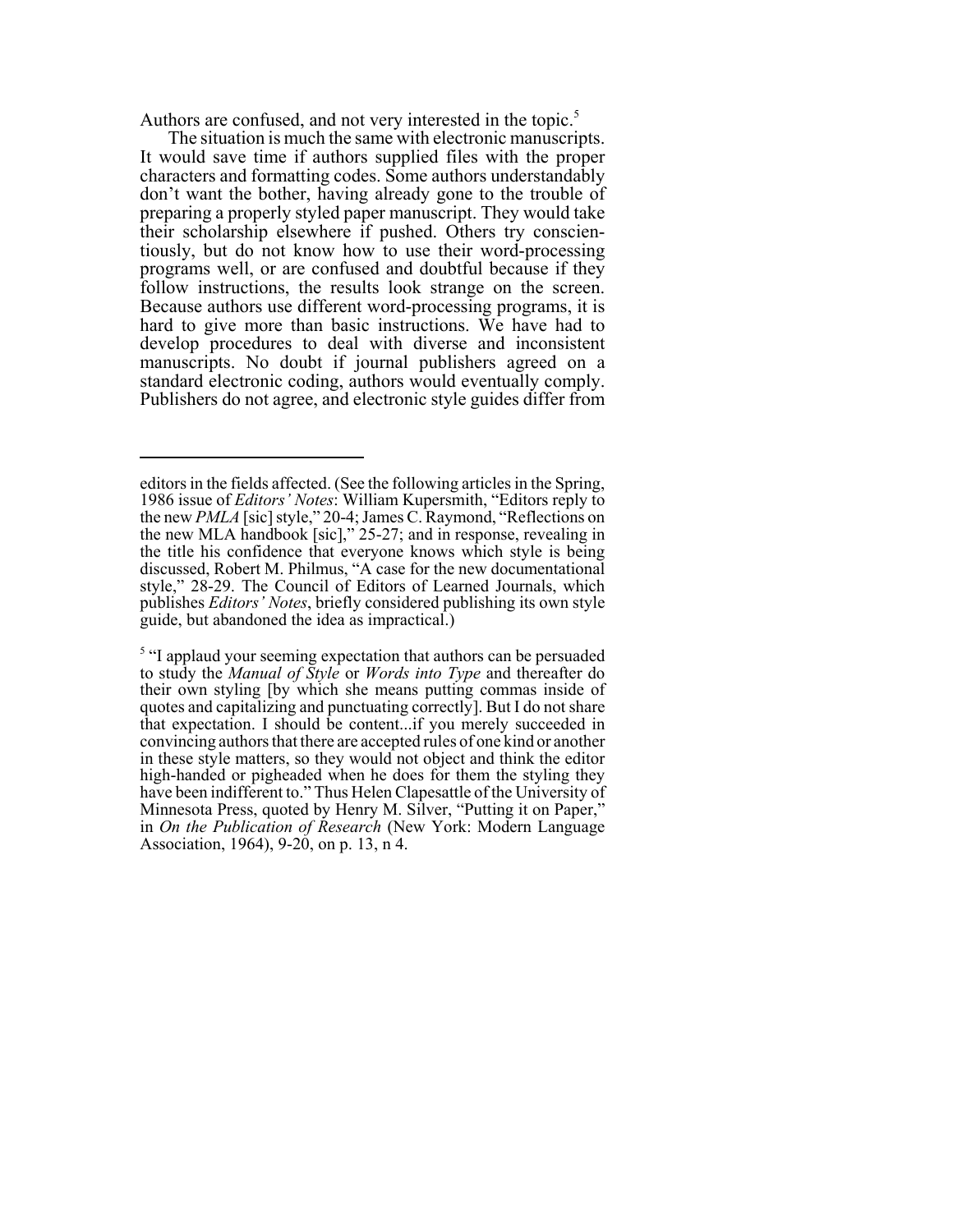one another.<sup>6</sup>

In short, for a journal with only a brief relationship with each author, coding instructions rarely produce fully satisfactory results. We take whatever the author can supply and work with that, rather than engage in extensive correspondence. We request that authors not indent set-in quotations but leave them flush at the left margin, set off vertically by two hard returns; that they use a single hard return plus tab to separate paragraphs; and that they mark strange characters with an asterisk. Only a minority does any of this, and the number has yet to grow. Occasionally an author tries to emulate the printed final page in his or her manuscript, thereby producing something that invariably takes much more time to fix than it saves.

#### **Data Transfer: Getting the Author's Data into Your System**

The most common way to receive data is on disk. Authorsupplied disks are of four main types: 3.5-inch 720K IBM disks, 3.5-inch Macintosh disks, 5.25-inch 360K IBM disks, and 5.25 inch 1.2M IBM disks. Occasionally we receive older 5.25-inch CP/M disks. We have an AT-compatible outfitted with the three types of IBM drives; adding the two extra drives cost just over \$100 each. Recently it has become possible to install all three types of IBM disks on the less expensive XT-compatible machines.7 A conversion program, Media Master, reads CP/M

<sup>6</sup> Compare, for example, that of my own publication, published in *Journal of Hispanic Philology* 13 (1988 [1989]): 1-5; that of the American Association of Teachers of Spanish and Portuguese, published in *Hispania* 72 (1989): 455; and that of the University of Chicago Press in its *Guide to Preparing Electronic Manuscripts* (n 2, above).

 $7 A 720K 3.5$ -inch disk drive can easily be added to an XT machine. Four companies now offer chips and/or boards to permit 1.2 MB 5.25 inch disk drives, as well as double-capacity 1.44M 3.5-inch disk drives, to be installed on machines of the XT class. They are Manzana Microsystems, PO Box 2117, Goleta, CA 93118, (805) 968-1387;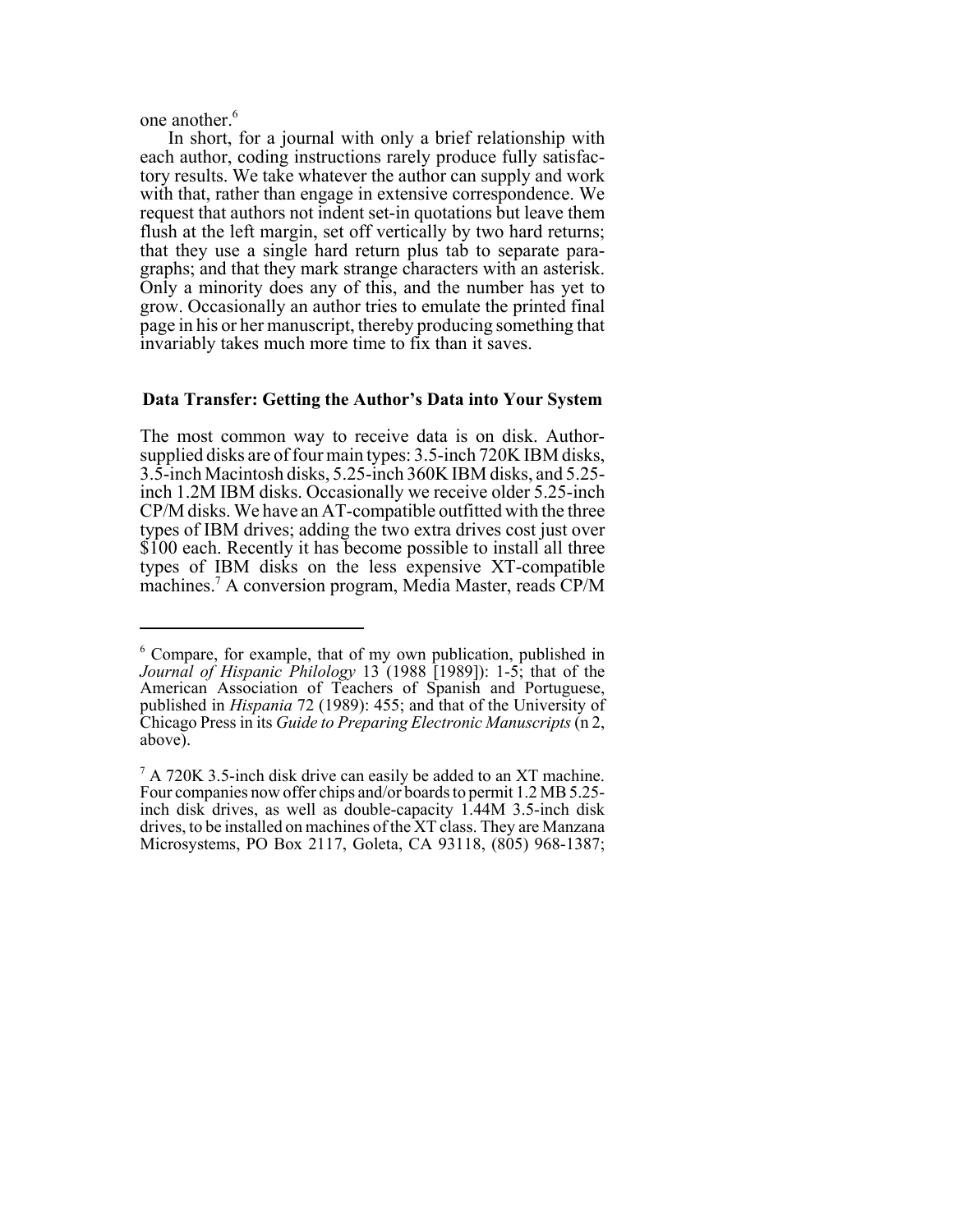disks.<sup>8</sup> An accessory board permits reading Macintosh disks on a PC equipped with a 3.5-inch drive.<sup>9</sup> There are many other types of disks (Atari, Apple, Wang, etc.) which have not yet come in the door. Data conversion services maintain the specialized hardware to read them.<sup>10</sup>

<sup>8</sup> Media Master is published by Intersecting Concepts, 68 Long Ct, Suite 1B, Thousand Oaks, CA 91360. The price is \$49.95.

<sup>9</sup> This is the Deluxe Option Board, from Central Point Software, 15220 NW Greenbrier Pkwy, #200, Beaverton, OR 97006, (503) 690- 8090. According to the manufacturer, not all brands of 3.5-inch drives are capable of reading Macintosh disks.

Communication between IBM-compatible and Macintosh computers has an additional complication. While the 128 characters of the ASCII set are the same on both types of computer, the "upper 128" characters (characters 128-255) are not. Software Bridge, discussed below, will convert into the IBM data format files created on the Macintosh with WordPerfect, MacWrite, or Microsoft Word. Some but not all Macintosh software that prepares files for use on an IBM-compatible will do so as well.

<sup>10</sup> Recent advertisements for data transfer services include (alphabetically): Conversion Specialists, 531 Main, Suite 835, El Segundo, CA 90245, (213) 545-6551; Data Conversions, 3576 University Dr., Fairfax, VA 22030, (703) 691-3282; Disc, Inc., 6767 Portwest Drive, Suite 100, Houston TX 77024, (713) 864-7845; Disk Interchange Service, Westford MA 01886; D.C. Document Conversion Services, 1468 S. Bahama St., Aurora, CO 80017, (303) 671-6535 (this company advertises a \$10 introductory price for the first disk converted); Pivar Computing Services, 165 Arlington Heights Rd #R, Buffalo Grove, IL 60089, (312) 459-6010; Port-a-Soft, 140 W. 800 N., Deseret Bank Building, Orem, UT 84057, (800) 699-7638, (801) 226-6704 outside the U.S.

MicroSolutions, 123 W. Lincoln Highway, DeKalb, IL 60115, (815) 756-3411; Datadisk, PO Box 157, Dixon, NM 87527, (505) 579- 4496; and EMT Systems, 18226 McDurmott West, Suite E, Irvine, CA, (714) 863-1092. The products of Manzana and Microsolutions are discussed by David S. Veale, "Equip Your XT for a high-capacity floppy drive," *PC Resource*, May 1990, 87-9.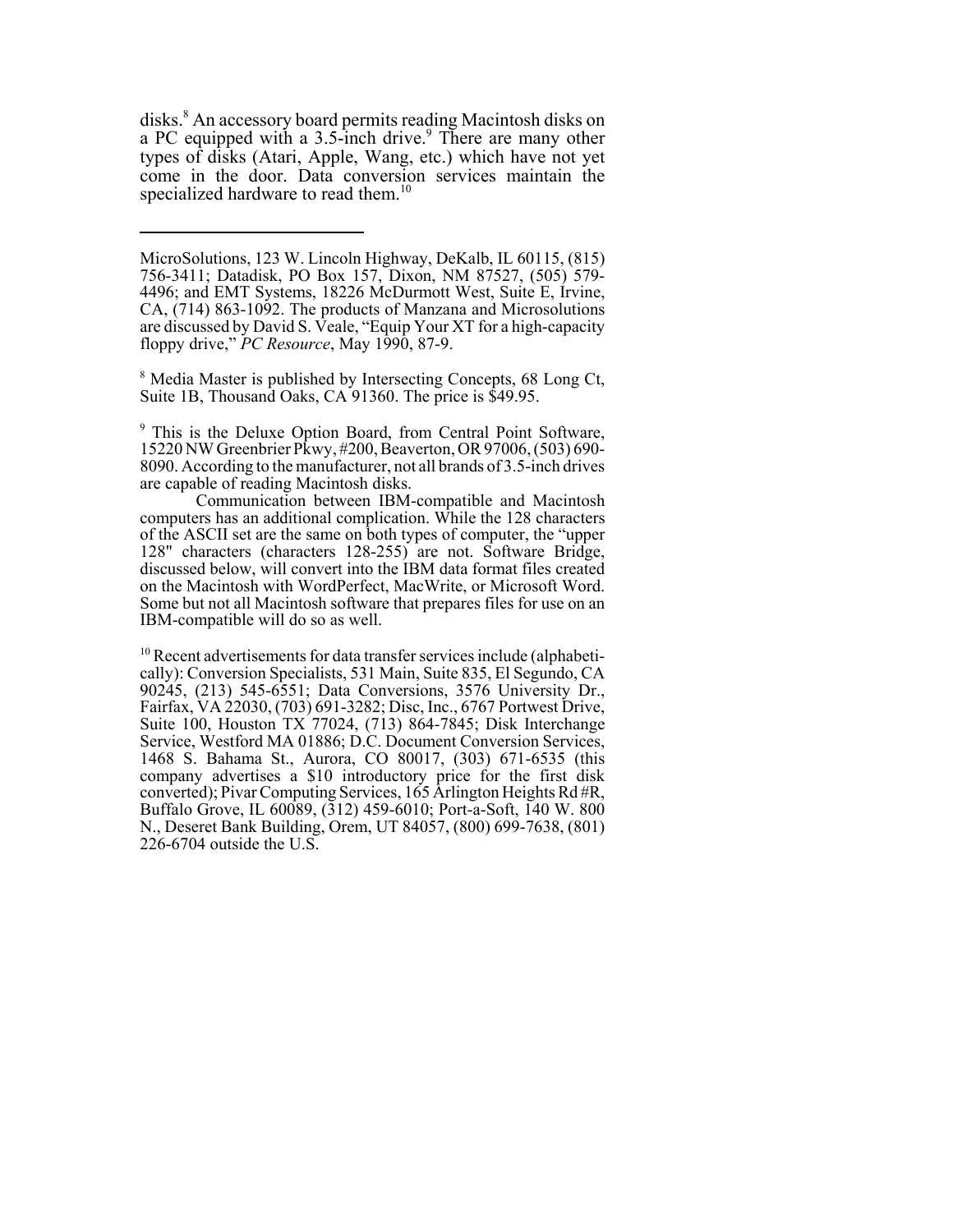A method that will solve virtually any data transfer problem in North America is transfer via modem. Almost all modems in use in the US and Canada are able to communicate with each other. The author's computer, or another computer that can read the original disk format, sends the data via modem and ordinary telephone line to the receiving computer's modem.<sup>11</sup> All modem software used on microcomputers has the ability to send and receive files in the standard XMODEM protocol, in which the accuracy of transmission is verified. Modems, while easy to use, can be complicated to install.<sup>12</sup> Authors not technically inclined are instructed to ask a favor of someone knowledgeable, the computer equivalent of the ham radio operator. A local computer store, computer bulletin board, or campus computer centre can probably provide a referral to a person who will transmit a file for free, provided the author makes admiring small talk.

Most modems in the US and Canada are not compatible with those used in Europe, although this situation is changing as modems are replaced with newer, compatible ones. Commercial electronic mail services will eventually provide world-wide file transfer, but availability is still limited.<sup>13</sup> The linked academic data networks BITNET (in the US), NetNorth (Canada), JANET (UK), and EARN (continental Western Europe and Israel) are somewhat ahead of the commercial services, and offer an option for international transfers that cannot await a mailed disk.

<sup>&</sup>lt;sup>11</sup> If two computers are in the same room a transfer via cable is possible. This requires a cable that matches the connectors of the two computers, and modem software on each computer to control the transfer. Incompatible computers connected to a local area network can also transfer files via the network.

<sup>12</sup> A comprehensive guide to modem installation and use is *Dvorak's Guide to PC Telecommunications*, by John C. Dvorak and Nick Amis (Berkeley: Osborne McGraw-Hill, 1989).

 $13$  For an introduction to international modem communications, see Bruce Page, "Crossing Borders," *PC Magazine*, July 1989, pp. 167-8. The Worldport modem mentioned in that article is reviewed by Peter Ruber, *Computer Shopper*, June 1990, pp. 308-11.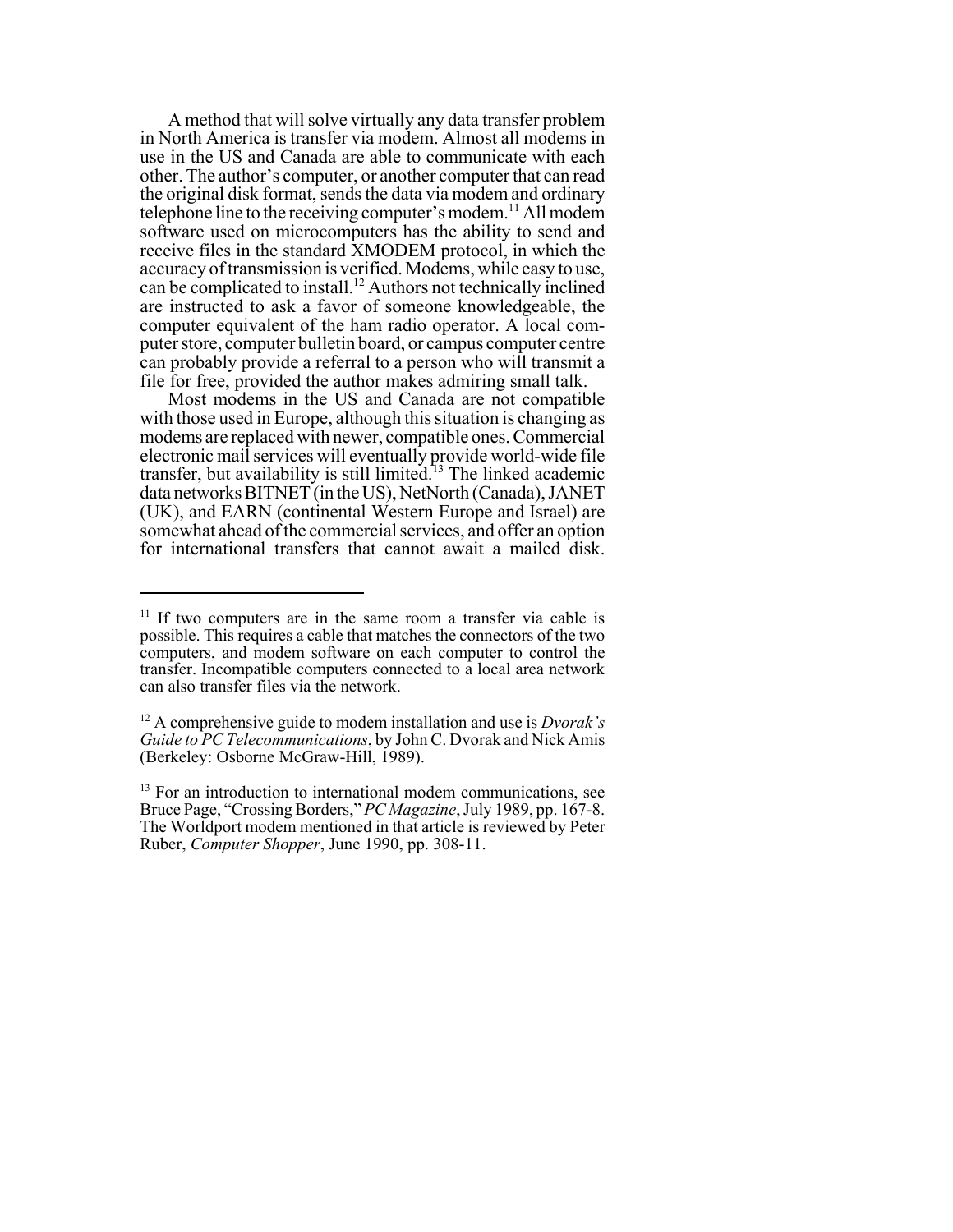Access is via academic computing centers. However, these networks are complex and frustrating to use, and nowhere near as fast as a direct phone call. Extra steps are required at both ends, $^{14}$  and one must both know and precisely type a complex electronic address. The situation will no doubt improve; a "directory assistance" facility is planned, for example.

# **Word Processor Conversion**<sup>15</sup>

If the article is not written using the publisher's word-processing program, one must import (convert) it. Several programs take care of this increasingly complex step. WordPerfect, Microsoft Word, and WordStar now come with utilities to import from the most common formats. An import utility is also available for XyWrite/Nota Bene.

For more conversion power—to have an extensive selection of word processors supported, to transfer files in both directions—one must purchase a conversion program. There are three main programs, Software Bridge, Word for Word, and R-Doc/X, each of which costs \$149.

These word-processing conversion programs are strange creatures, that must sometimes "guess" how best to convert incompatible features. All support the major word processors, but each supports some obscure ones the others do not. They

<sup>&</sup>lt;sup>14</sup> BITNET and similar systems use a 7-bit bandwidth for data; this produces results similar to the old ASCII format. All recent wordprocessing programs require an 8-bit bandwidth. Utility programs, including WordPerfect's Convert program and the Communications format of the word-processing conversion program Word for Word, will convert 8-bit files into a 7-bit transfer format and vice versa. The same utility must be used on both ends.

<sup>&</sup>lt;sup>15</sup> Two topics are not covered in this discussion of conversions: illustrations and tabular (spreadsheet) data. My experience with the first is limited, and with the second non-existent. It is my understanding that both can be converted without major problems; I have used WordPerfect's graphics conversion utility successfully.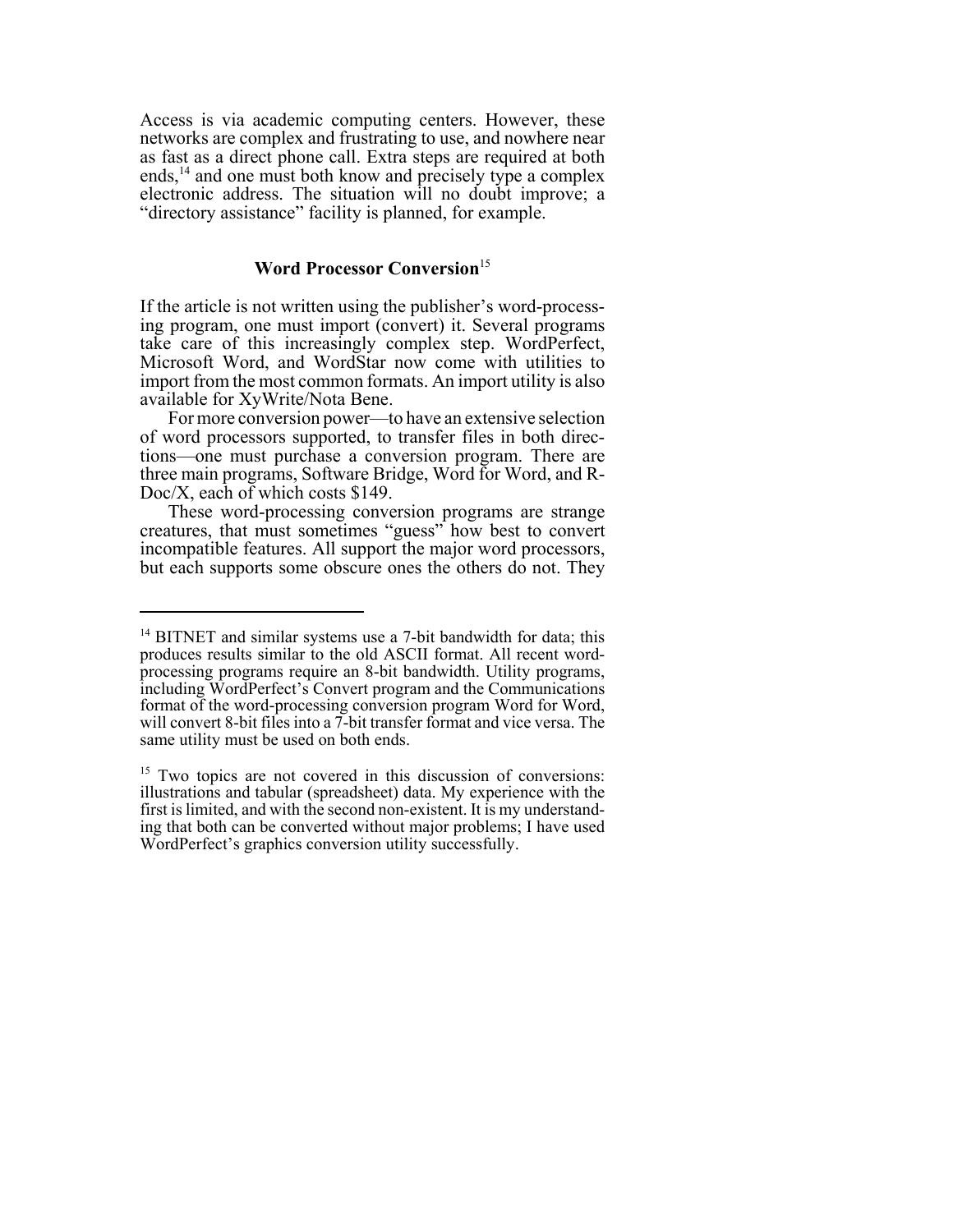become outdated quickly, as new word processors appear and the supported programs issue improved versions. Regular purchase of updates is necessary. They come with lists of problems, most of them unimportant, in the conversions. The conversions are not exact, and the files created are intended to be printed, not edited. However, they are always editable, even if not as easily as a file created with the destination program.

I have never encountered a comparison of these programs. As they seem indispensable to publishers, I requested copies for evaluation.16 Use and testing produced results unexpected from the advertisements and reviews of each.

R-Doc/X cannot be used, as it deletes all footnotes and endnotes. Also, it would not reconvert a XyWrite file it had created itself.<sup>17</sup> Of the remaining two, I recommend Software Bridge. It is easier to use than Word for Word, has a better manual, and imports tabs, hyphens, and margins more accurately. Software Bridge includes an editable translation table and automatically determines what program and revision number it is converting from. (The latter is a useful feature, as authors sometimes do not know the name of the program their typists use.) The advantages of Word for Word seem less

<sup>&</sup>lt;sup>16</sup> Software Bridge is published by Systems Compatibility Corp., 401 N Wabash, Suite 600, Chicago, IL 60611, (312) 329-0700; Word for Word is sold by Software Toolworks, 19808 Nordhoff Place, Chatsworth, CA 91311, (800) 231-3088 or (818) 885-9000; R-Doc/X is published by Advanced Computer Innovations, 30 Burncoat Way, #R1, Pittsford, NY 14534, (716) 383-1939. Word for Word and Software Bridge supplied copies for my evaluation; a copy of the disappointing R-Doc/X had already been purchased.

<sup>&</sup>lt;sup>17</sup> As this article was about to go to press, the publisher of R-Doc/X announced an improved program, WordPort, which converts notes and many other advanced features. Programs supported are limited to WordPerfect, WordStar, Microsoft Word, and DisplayWrite, in addition to ASCII and IBM's DCA format. The cost is \$149.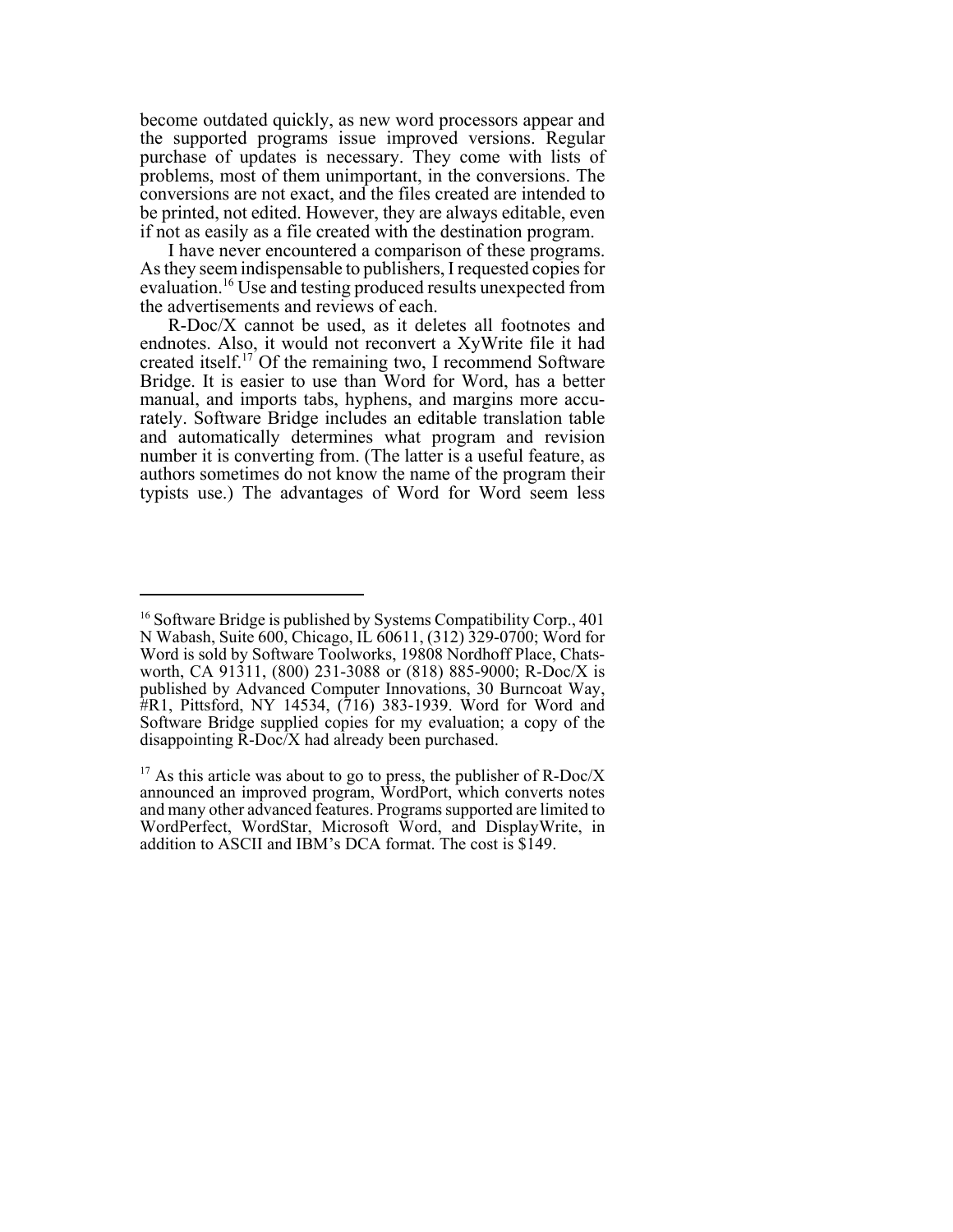important.18 The publisher of Software Bridge has expressed an interest in further adapting the program to meet the needs of socalled desktop publishers.

# **Editing the Converted Manuscript**

Once one has converted the manuscript into the correct format, there are three overlapping tasks to be done. The first is to clean up the converted manuscript, removing or correcting inappropriate coding. The second is to convert characters appropriate for typewriter-style output into those needed for typeset output. The third is to add the codes needed for house design, hyphenate, and adjust page fit. Conventional editing can be combined with these tasks. Hyphenation can be disabled during editing; after editing is completed, one makes a final, hyphenating pass through the document. (Error-free, fully automated hyphenation of English is impossible.)<sup>19</sup>

Substantive editing is of course far easier with the powers of a word processor. Copyediting becomes a matter of electronic searching and replacing. If the author has put quotation marks inside periods, change them all with one command. Moving quotation marks from inside commas to outside requires a second command. An electronic spelling checker accompanies every major word processor, and the time spent using it is worthwhile. Some programs, among them WordPer-

<sup>&</sup>lt;sup>18</sup> Word for Word runs faster, but this is a trivial advantage for a program used occasionally. Word for Word supports export to outdated versions of programs such as WordPerfect 3, a feature that is far less important than Software Bridge's support for Macintosh word processors. What seemed from advertisements an important feature of Word for Word, a report on untranslatable features, produced an almost useless series of cryptic codes.

<sup>&</sup>lt;sup>19</sup> See "In-House typesetting on a tight budget" (n 1, above), pp. 214-5.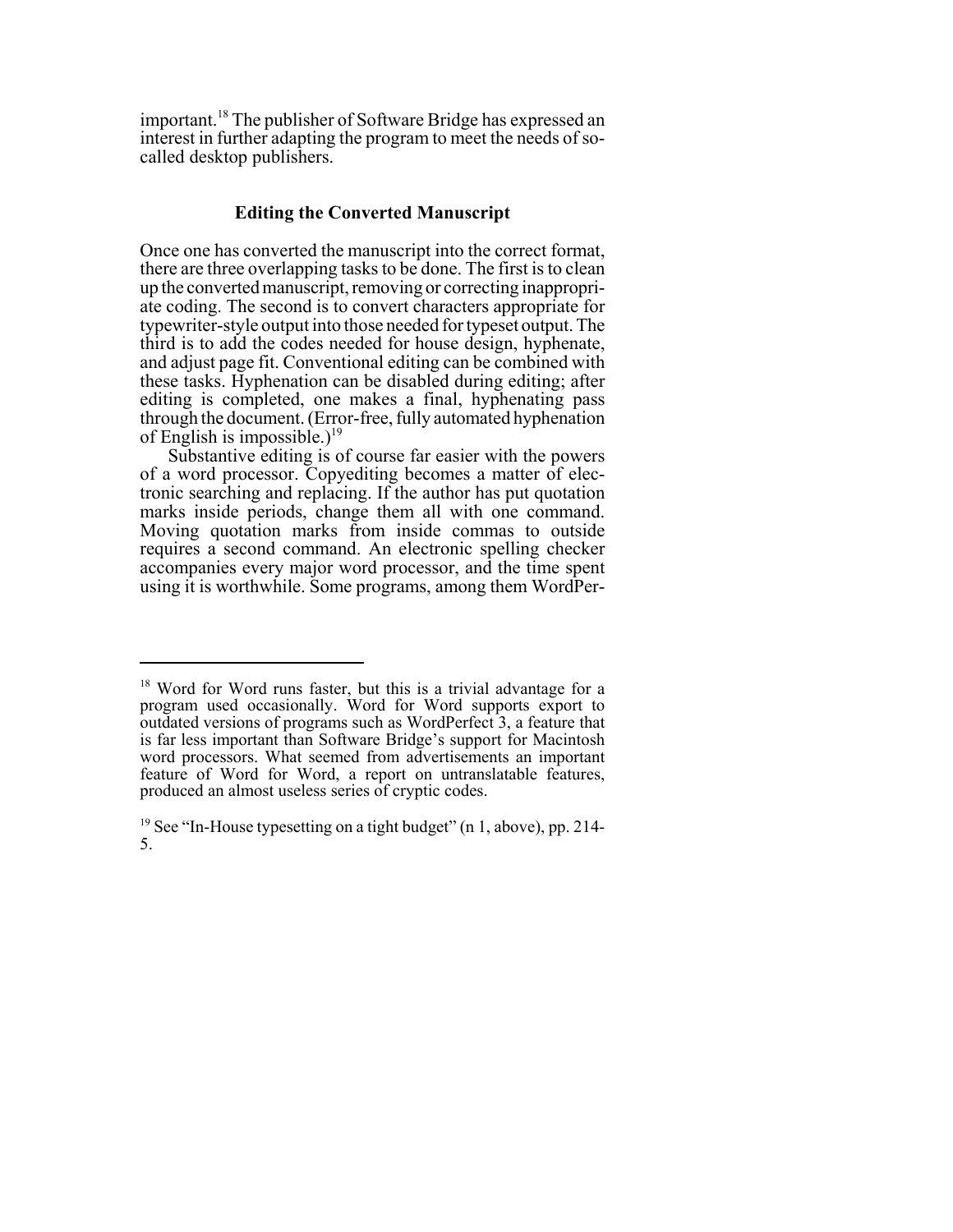fect 5, provide for multilingual checking of spelling.20

There are programs that assist with editing. RightWriter, Grammatik, and Correct Grammar, all of which I have used, check style and grammar. Other programs are Express, Readability Plus, which reports on style but does not make suggestions at the sentence level, and PC Proof.<sup>21</sup> All but Readability Plus check words and phrases against dictionaries of colloquial, colorless, misused, obsolete, redundant, and sexist terms. They also flag long sentences and make a report on the style of the manuscript. Some sentence analysis is done: the programs identify the passive voice, which they dislike, by finding a form of "to be" followed by a past participle. The details of what is done vary among the programs, and it would take another

<sup>&</sup>lt;sup>20</sup> The cost is \$60 per additional language. Language changes must be marked in the text.

<sup>&</sup>lt;sup>21</sup> Correct Grammar (\$59) is published by Lifetree Software, 33 New Montgomery St, Suite 1260, San Francisco, CA 94105, (800) 543-3873, operator 501, or FAX (415) 541-7850; Grammatik (\$79) is published by Reference Software, 330 Townsend St, Suite 123, San Francisco, CA 94107, (800) 872-9933) or  $(415)$  541-0222; the publisher of RightWriter (\$95) is Rightsoft, 4545 Samuel St, Sarasoga, FL 34233, (800) 992-0244 or (813) 923-0233. Express (\$89; \$9.99 to "qualified educational institutions") is published by Timp Software, Box 37, Orem, UT 84059, (801) 225-9319; Readability Plus (\$94.95) by Scandinavian PC Systems, 51 Monroe St, Suite 110, Rockville, MD 20850, (800) 288-7226; PC Proof (\$89) by Lexpertise, 9 Exchange Place, Suite 900, Salt Lake City, UT 84111, (801) 350-9100. Grammatik and RightWriter are reviewed together by Reid Goldborough in *PC Resource*, April 1990, 119-20. In "Your Personal English Teacher," *WordPerfect Magazine*, March 1990, 21- 4, Beverly and Scott Zimmerman compare Correct Grammar, Express, Grammatik IV, Readability Plus, and RightWriter. Lifetree Software supplied a copy of Correct Grammar for evaluation; copies of Grammatik and RightWriter had already been purchased. Lexpertise did not respond to repeated requests for an evaluation copy of PC Proof; according to the publisher's literature, the program points out potential errors in style and usage, and creates a "sentence list" and "document structure and repetitions analysis."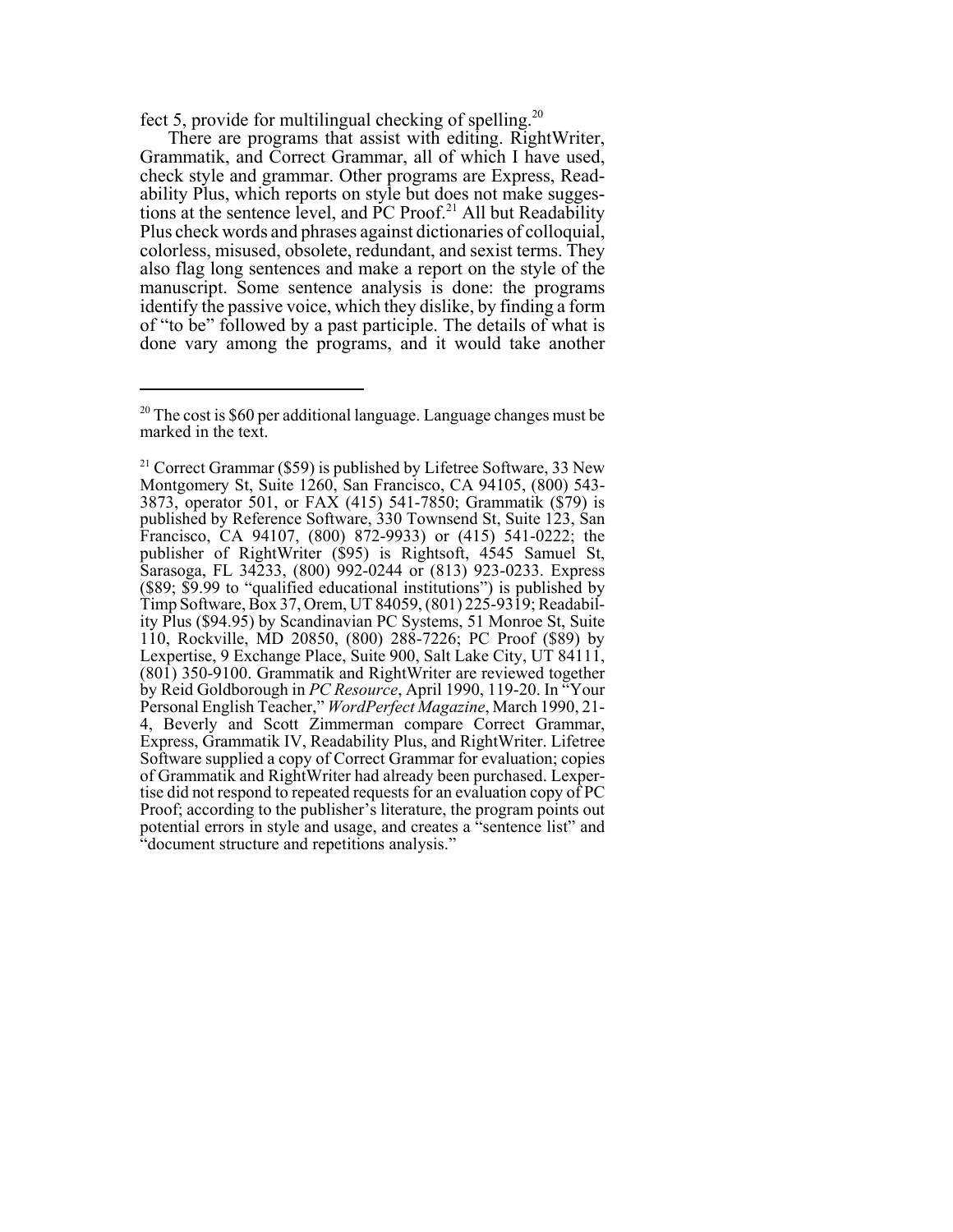article to compare them thoroughly. Grammatik and Correct Grammar can be used interactively, a feature that is often convenient. All of the programs work well with WordPerfect; all will work with files in the generic ASCII or DOS format, which all major word processors can create and read; some work directly with the files of other major word processors. Correct Grammar, though the slowest and most complex, seems to make the most useful suggestions. It also combines spelling checking with grammar checking, and will use existing usercreated dictionaries. PC Proof claims to be more convenient than the others.

Their manuals caution that these programs are no substitute for human judgment, a view I strongly support. They require considerable time to use, and scarcely remove the need for attentive reading and copyediting. They miss many specialized items and flag others unnecessarily, though one can customize the programs to ignore classes of errors. (Unless instructed not to, RightWriter will flag every instance of *always* and *never*.) Literary quotations produce a paroxysm of warnings and advice: the programs dislike lengthy eighteenth-century sentences, for example.

At present I use Correct Grammar to check everything I write in English, including this article. I recommend it to authors and apprentice editors. However, a manuscript marked by these programs cannot be sent to an author without timeconsuming editing of the markings. Authors would be offended, and rightly so. I am about to experiment to see whether marking of lengthy sentences only could help an author see where to revise. At present, as already stated, such revision is to take place before the electronic file is Sent.<sup>22</sup>

 $22$  If not, the text may need to be converted back into the author's word-processing program and disk format, and reconverted after it is received again. The alternative is the time-consuming inputting of corrections written on a paper printout.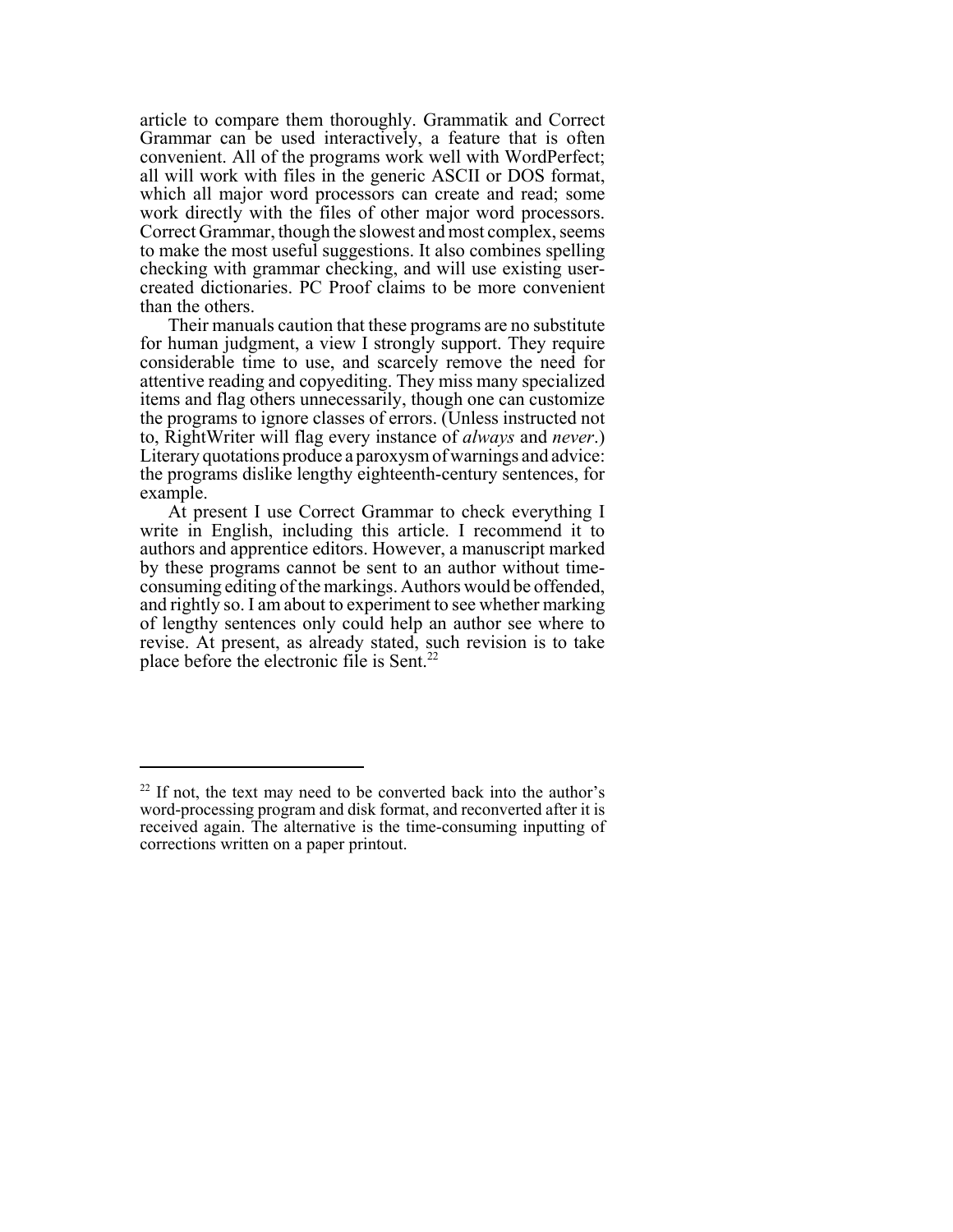### **Standardizing and Coding the Manuscript: Macros**

Manuscripts prepared for typewriter-style output require standardized conversions. Characters appropriate for the fixed spacing of typewriter-style faces must be converted into those of proportionally spaced type. In addition, coding to produce the desired typographic output must be added, and conflicting coding removed. The steps depend upon the nature of the program and the character set used for output. Some utilities help with but do not fully automate the process for Ventura Publisher. Probably assistance for WordPerfect will be available soon, but it's not here yet.

The steps this processing entails can be assembled into master commands called macros. As macros can be endlessly linked, their power is almost unlimited. There are generic keyboard utility programs that will convert single keystrokes into long strings of commands. Macro capability built into application programs is usually more useful, as it allows the macro to respond to changing conditions in the document. Every major word-processing program includes some macro capability, and as programs evolve their macro capabilities grow. At present WordPerfect is by far the leader in macro capability, including a macro editor.<sup>2</sup>

The following WordPerfect 5.1 macros handle common procedures in processing authorial manuscripts. All are in the public domain and available for a nominal charge from the WordPerfect Support Group.<sup>24</sup> The first is described fully; full

<sup>&</sup>lt;sup>23</sup> For an introduction to WordPerfect's macros, see B.J. Griffle, "Chocolate Chip Macros," *WordPerfect Magazine*, March 1990, 13-5. (The author envisions that memories of a childhood food, chocolate chip cookies, will make people receptive to programming.) Neil Rubenking examines WordPerfect's macros from a programmer's perspective in "WordPerfect offers a bona fide programming environment," *PC Magazine*, 31 October 1989, 295-315.

 $^{24}$  WordPerfect Support Group, PO Box 130, McHenry, MD 21541, on Disk Set 29, available for \$15 including shipping; they are also available through the online service CompuServe (the CompuServe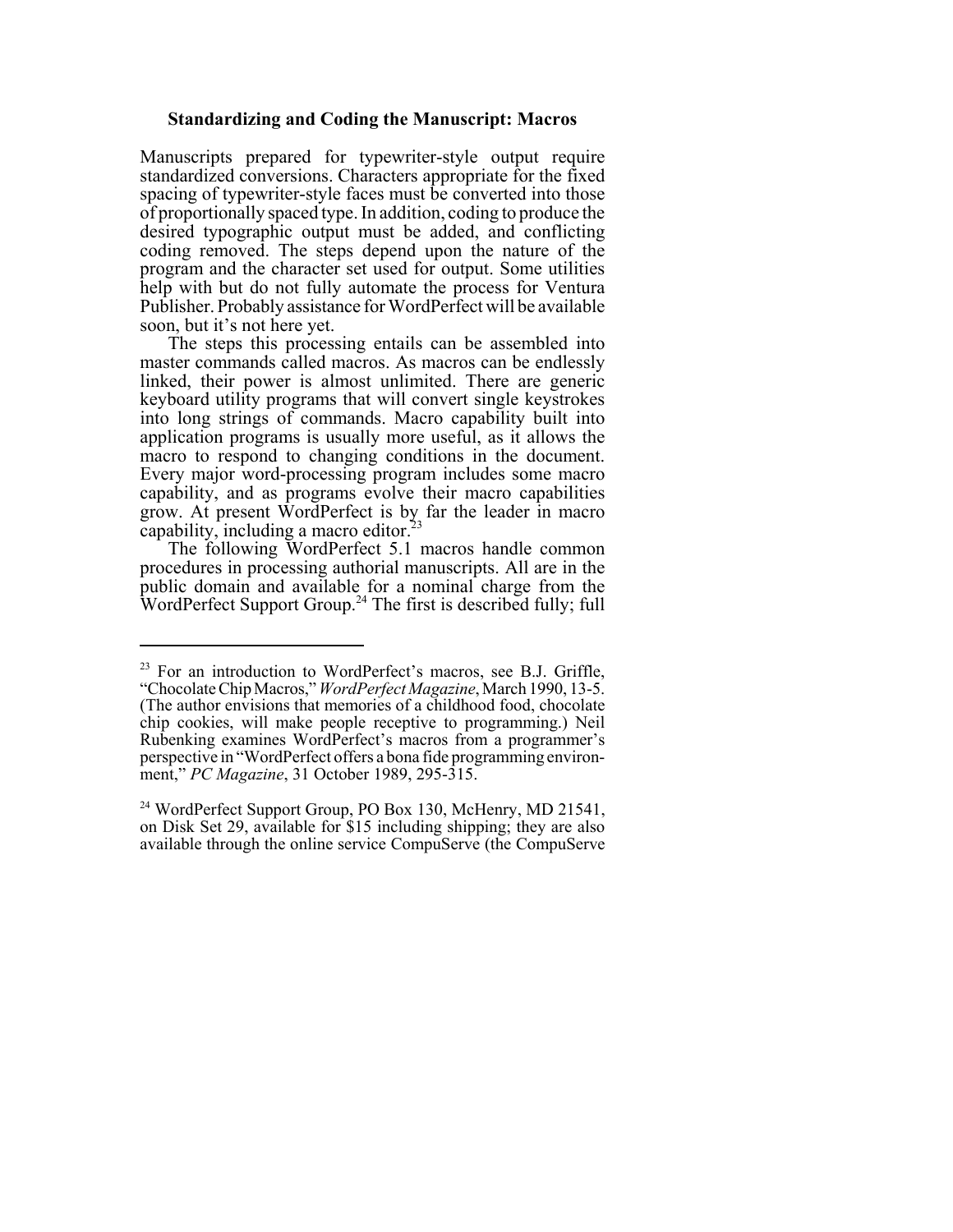documentation on the others is included with the macros.

*Quotation marks*. Typesetting usually requires differing opening and closing quotation marks (' '); manuscripts usually do not have them ('). One cannot simply search for ' and replace it with '; one must replace selectively. A macro called QUOTES carries out the following steps:

- 1/ It assumes all examples of ' followed by space (thus, at the end of a word) are not to be changed, and changes them to an intermediate code unlikely to occur in the manuscript.
- 2/ Examples of space followed by ' (thus, at the beginning of a word) are changed to space followed by '. This would produce an erroneous change if a word began with an apostrophe ('ere), but such is seldom found in scholarly writing.
- 3/ All remaining examples of ' followed by s are assumed to be apostrophes, not to be changed. They are also changed to an intermediate code.
- 4/ The macro queries the operator about each remaining ': should it be changed to ' ? This means, of course, that someone must sit at the machine and answer whether or not each quotation mark should be changed. Examples are ' preceded by open parenthesis or bracket, tab, double quotation mark, and so on. It is possible to automate more of these changes, but not all of them. Each additional type (for example, changing tab followed by ' to tab followed by ' ) requires another pass through the document, and takes more time than it saves.

command is GO WPSG). Included is an extensive documentation file which explains their operation.

The WordPerfect Support Group has requested that I mention its newsletter, *The WordPerfectionist*, which contains much information helpful to the serious user of WordPerfect. Subscriptions are \$36 per year.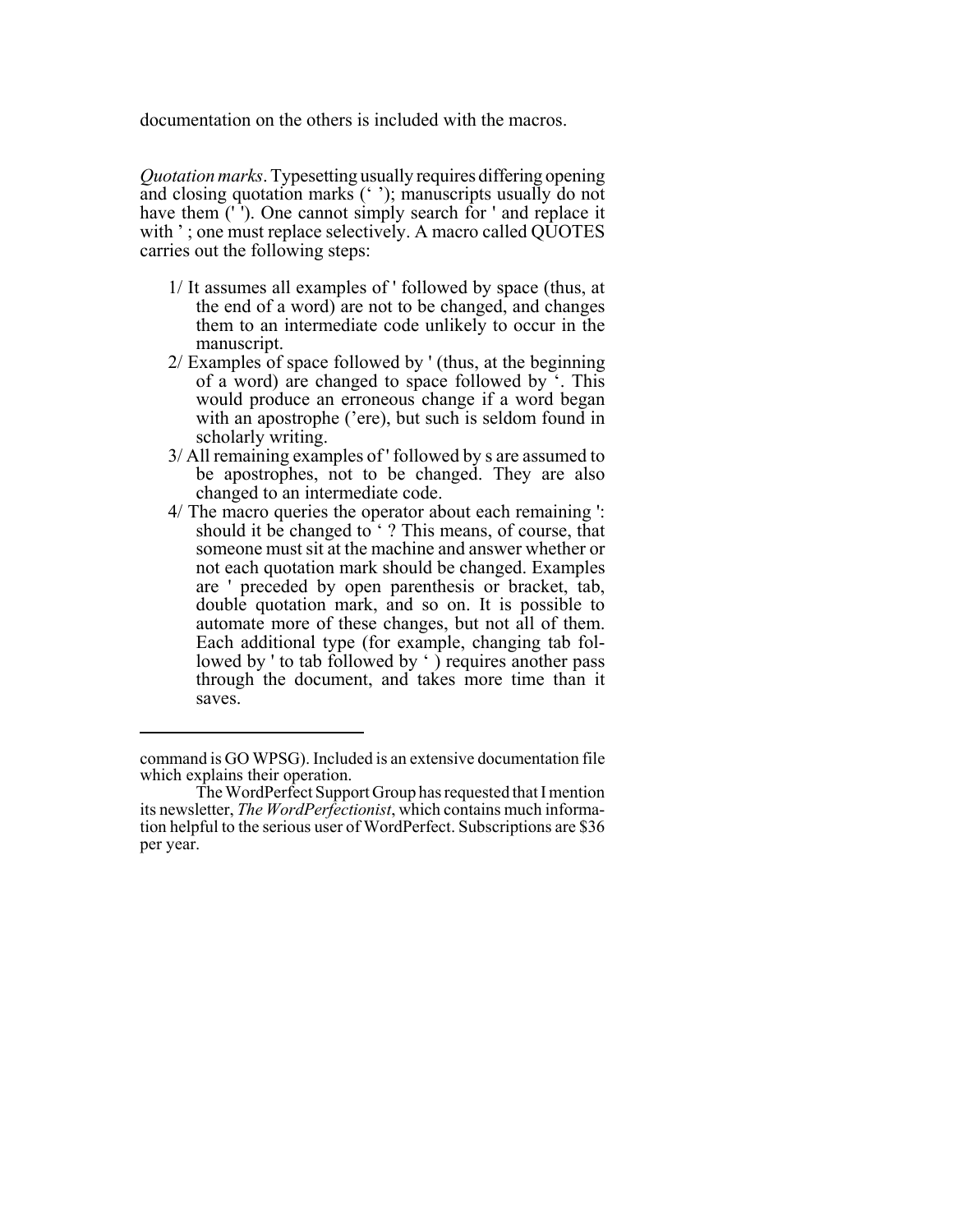- 5/ The intermediate codes are changed back to ' plus space and 's.
- 6/ Using a similar series of steps, the quotation mark of the typewriter (" ") is changed to the different opening and closing marks of proportional type (" ").

*Spaces, tabs, carriage-returns.* Typewriter-style output uses two spaces after periods; typesetting never uses two. Typewriterstyle output uses two carriage-returns between paragraphs, typeset output only one. A macro called SPACES converts all examples of five spaces at the beginning of a line into a tab; converts all other multiple spaces into a single space; removes spaces preceding a hard return, which could cause a blank line in the output; and asks whether each double carriage-return should be converted to a single return. This macro should be run before running the macros HYPHEN and ELLIPSIS.

*Hyphens and dashes*. Typesetting requires dashes; typewriters, and word-processing programs emulating typewriters, have only hyphens. Authors commonly use two hyphens, sometimes preceded or followed by spaces, in place of a dash. Complicating the situation are the different types of hyphens supported by advanced word-processing programs. WordPerfect 5.1 has a soft hyphen, visible only if it coincides with the end of a line; a hyphen character, which is always visible and can be used to hyphenate at line endings ("mother-in-law"); and a hard hyphen, which does not cause a line break, used before negative numbers  $(-30)$  and in discussing word suffixes.<sup>25</sup> Word-processor conversion programs do not always discriminate properly among types of hyphens. WordPerfect's own import utility imports hyphen characters as hard hyphens.

The macro HYPHEN converts two hard hyphens, two hyphen characters, and a combination of hard hyphen plus

 $25$  In WordPerfect 5.0, the names of the hyphen character and the hard hyphen were (by error) reversed.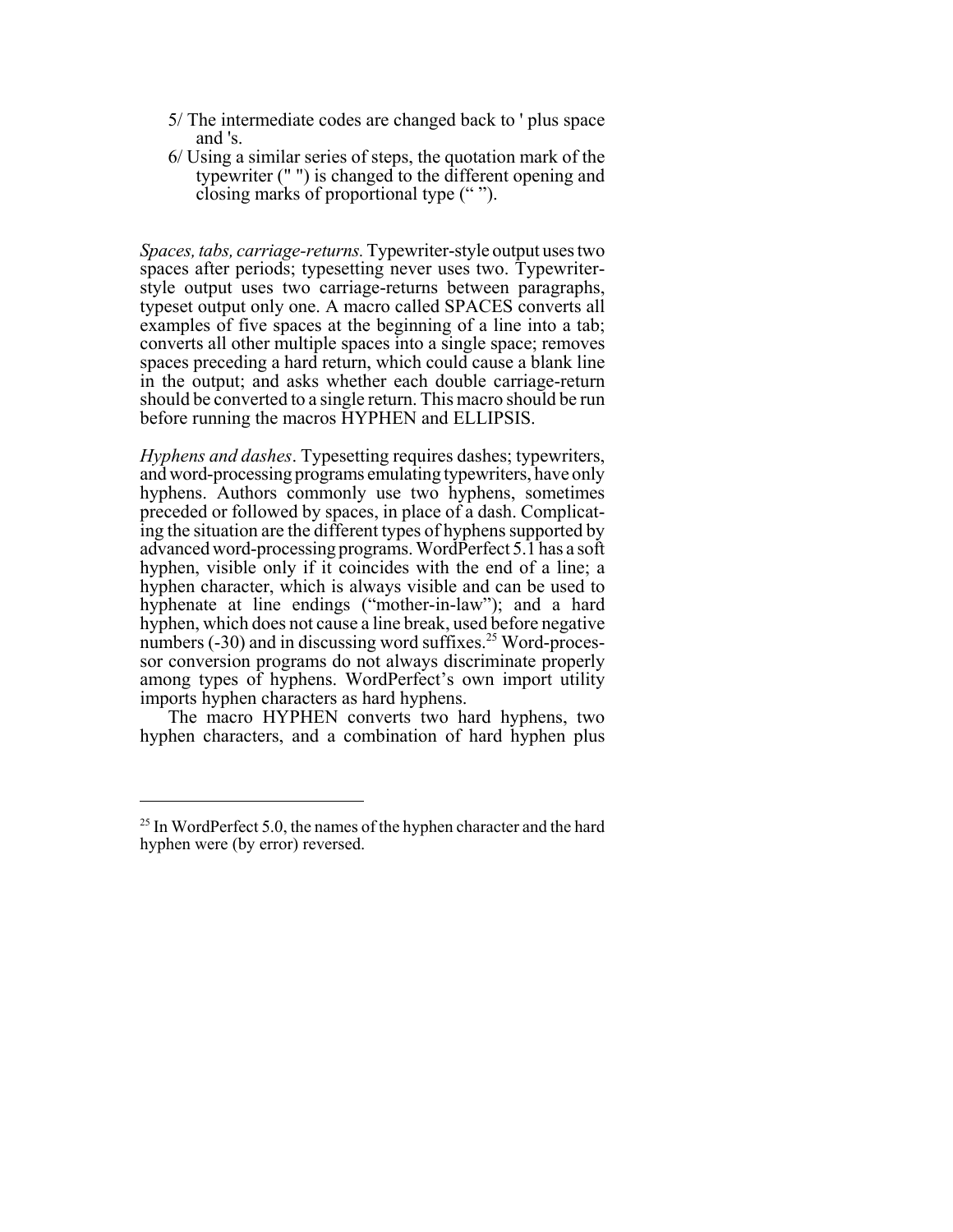hyphen character<sup>26</sup> to em dashes. It also removes single spaces surrounding an em dash, and converts remaining hard hyphens not at the beginning of a word into hyphen characters. Sometimes additional steps are required.<sup>27</sup>

*Ellipses*. The macro ELLIPSIS removes single spaces before, within, or after multiple periods (except a space after a sentence-final ellipsis). It then converts multiple periods into an ellipsis character (em leader), and asks if a line break should be permitted after each ellipsis.

*Els and ones*. A surprising number of typists use the el key in place of the number one. Whereas with fixed space (typewriter) output they are identical or similar, els and ones have different widths in proportionally spaced faces. Numeric els must thus be changed to ones. The macro ELL assumes that an el preceded or followed by any digit is a one, and changes it. It also assumes that an el surrounded by spaces is a one, and two els are an eleven. It will not change an el preceded or followed by any other character (el period, el a, tab el, etc.).

*Underscore to italic*. Authors usually use underscore for emphasis; typesetting requires italic type. The macro UND2ITAL converts all underscore to italic type, including that found in footnotes and headers.

 $26$  Hard hyphen plus hyphen character is the correct way to code two hyphens in a typewriter-style manuscript; it prevents the hyphens from being divided by a line end.

 $27$  With articles converted from WordStar, a soft hyphen at the end of a line is imported as a hard hyphen plus space. Some authors use a single hyphen between spaces, or three hyphens, to indicate a dash. One author using WordPerfect and thus having access to its dashes, and presumably confused because a dash and a hyphen looked the same on the screen, used double dashes between spaces instead of double hyphens. Three-em dashes, used in bibliography entries, are done even more diversely by authors: sometimes with three or more hyphens, sometimes with underscores.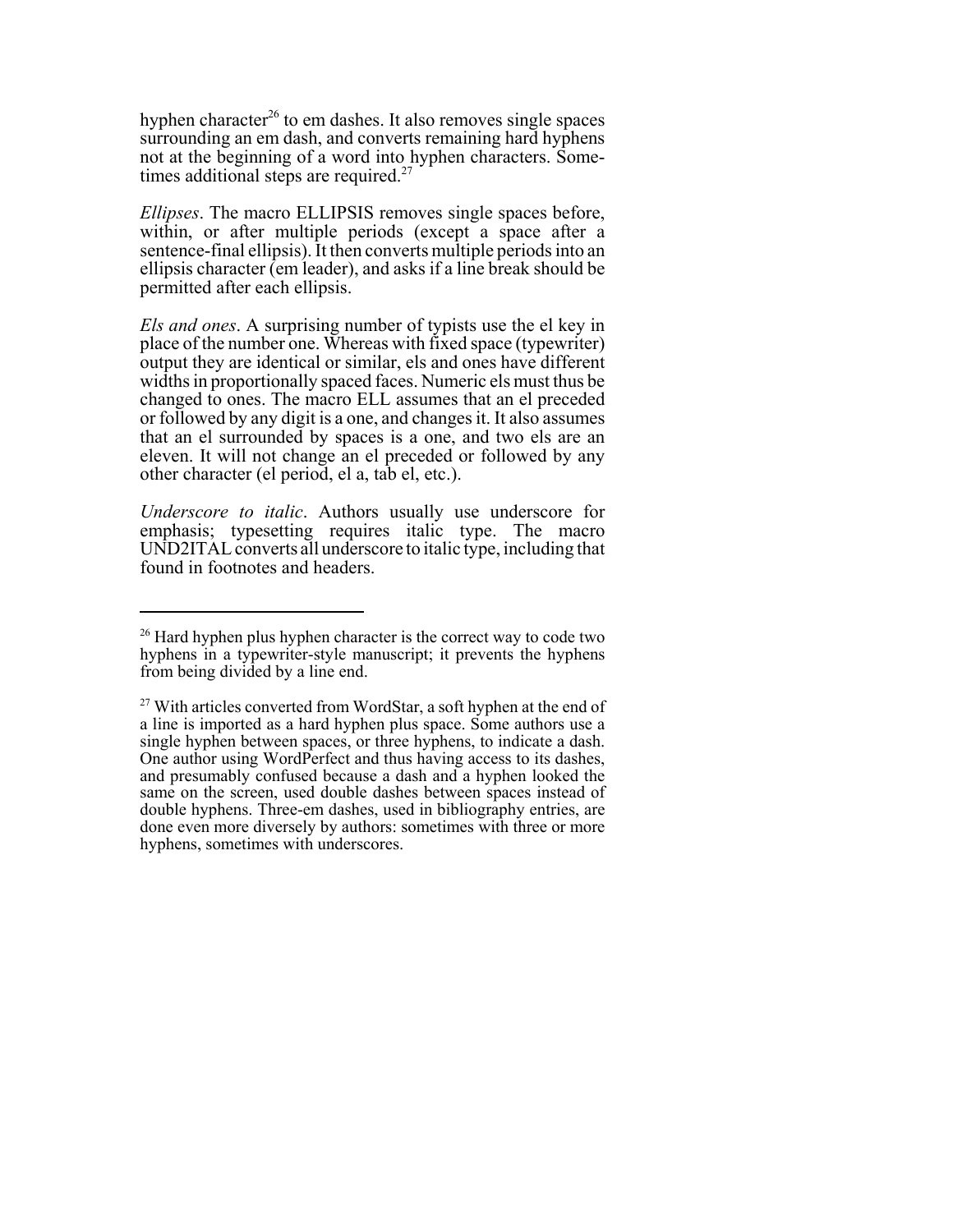*Footnotes*. One must inspect notes to see that they do not end with carriage returns or spaces, which could cause blank lines in the output. The macro NOTECHEK moves between note endings, allowing this step to be done rapidly. Notes may begin with combinations of spaces, punctuation, tabs, superscript codes, and hard (unchanging) note numbers, all of which must be removed.<sup>28</sup> As these combinations seldom change within a manuscript, the first note is inspected and an appropriate search and replace strategy devised. Sometimes authors use endnotes rather than footnotes; a macro distributed with WordPerfect changes endnotes to footnotes.<sup>29</sup>

Manuscripts prepared with WordPerfect, Microsoft Word, and other advanced programs have notes linked to points in the text. Authors using simpler word-processing programs place notes at the end of the file, or in a separate file. A macro called NOTE links these notes to their proper locations in the text.

*Clean*. So that it will not conflict with house formatting, authorial formatting must be purged. A macro called CLEAN removes the following codes: default font, left and right margins, top and bottom margins, line spacing, line height settings, tab settings, page number settings and position, paper size and type, hyphenation on and off, justification on and off, add horizontal or vertical space (advance), headers and footers, and footnote format and number settings. The macro does not remove less frequent codes, such as non-break space and block protect. If we do not spot them when paging through the manuscript, they show up in the proof. If they have no effect on the proof then we forget about them. Traditional proofreading is of course indispensable.

<sup>&</sup>lt;sup>28</sup> The format of a note is set in WordPerfect by a footnote or endnote option code. WordPerfect and Microsoft Word generate note numbers internally; these "soft" numbers thus change as notes are added or deleted.

<sup>&</sup>lt;sup>29</sup> Converting endnotes to footnotes destroys automatic crossreferences within the notes. To date there is no technique to automate the conversion of cross-references.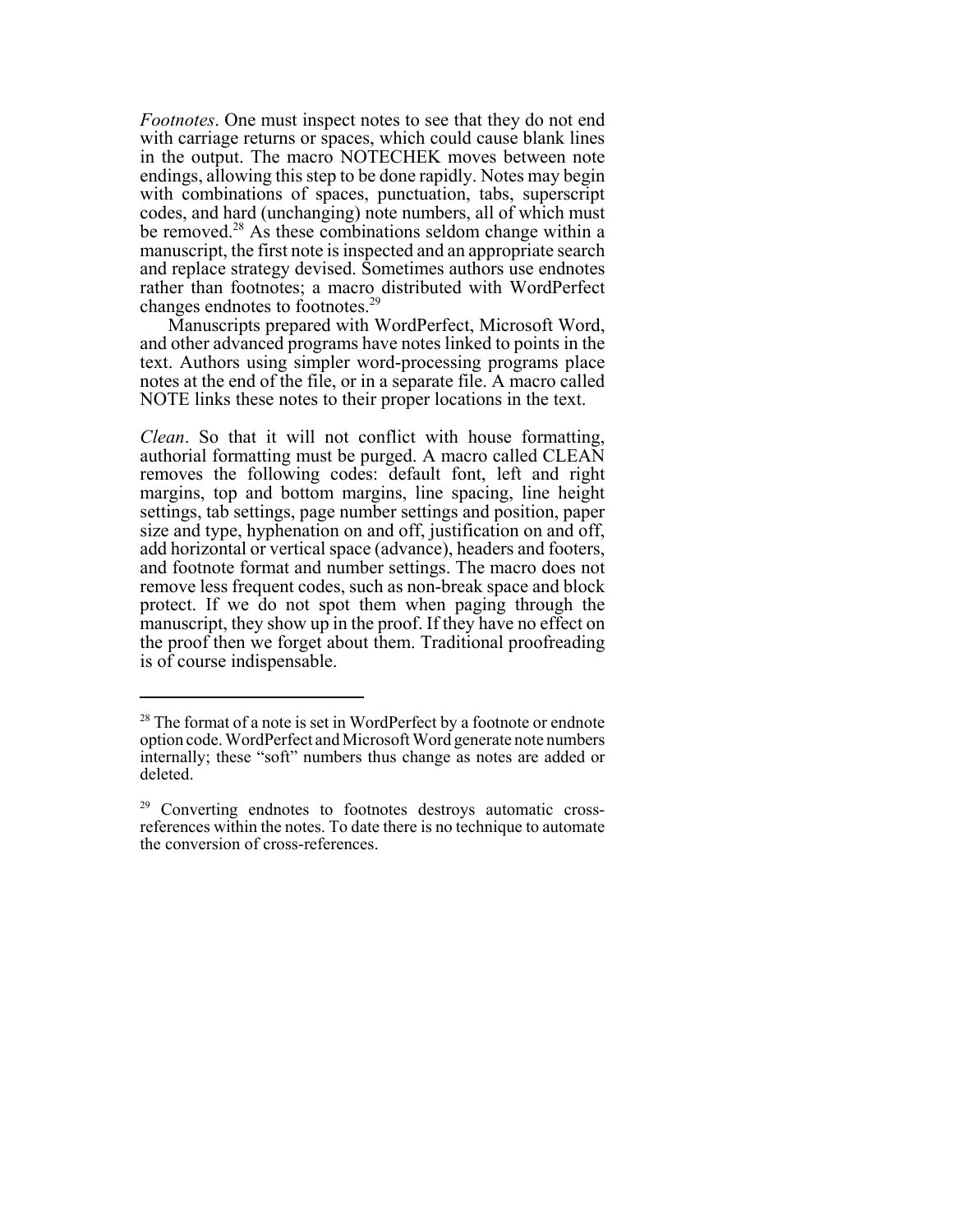*Indents*. A major problem area the treatment of which has not yet been systematized is that of indented text. As type size and margins are changed and authorial tab settings removed, formatting accomplished by tabbing (except a single tab at the beginning of a paragraph) will not be correct. For verse we change the left margin; the amount depends on the type size. Verse must first be moved to the left margin, and tabs removed.

Indented prose, and the hanging indents of bibliographies, are even worse. Indentation that will format correctly requires an indent code; authors customarily use tabs, repeated on each successive line. Sometimes tabs, indents, and spaces are irregularly combined. Hanging indents, in which all lines except for the first are indented, should be done with indent plus margin release (shift tab). Instead they are usually done with tabs on each line after the first, preceded by either soft or hard returns, producing nonsensical results when reformatted.

It is possible to write macros to correct any such problem. However, each combination of tab, indent, return, and space would require a separate pass through the document. It is quicker to spot problem areas when paging through the manuscript, and devise search-and-replace operations as problems occur.

#### **Standardizing and Coding the Manuscript: Styles**

Once authorial coding has been removed or corrected and character conversions have been completed, codes are added to create house design. These are grouped into master codes; WordPerfect calls them styles. The advantage of a style over a macro that inserts the desired combination of codes is that styles are changed easily. If we decide, for example, that a heading should be in 16-point rather than 14-point type, a change to the style will automatically change all places where that style is used. The styles we use most often are the following:

*Margins, font, tabs.* Sets the four margins, chooses the default font, provides standard tab settings.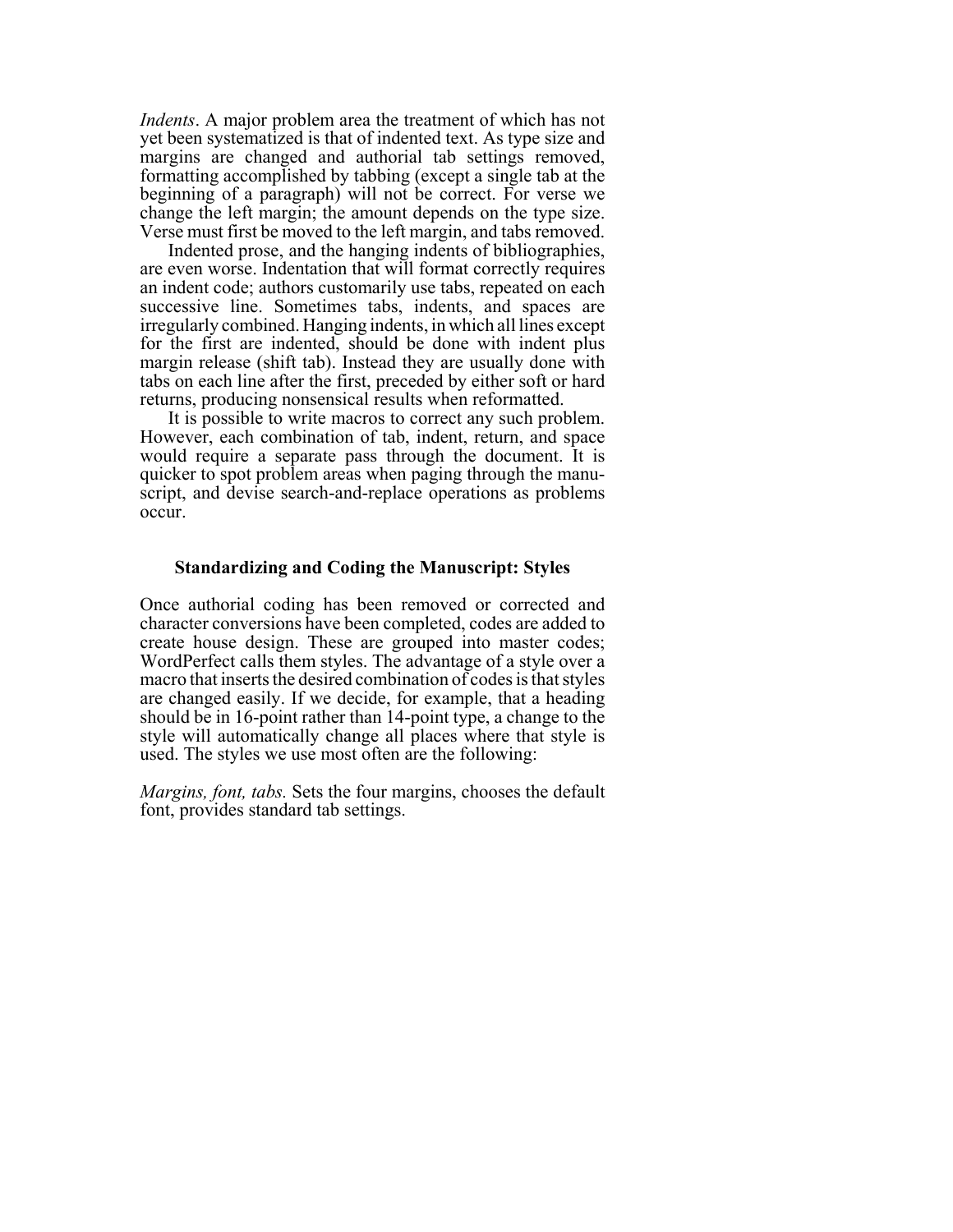*Footnote codes.* Specifies footnote size and spacing; specifies superscript for note numbers in the text and in the note; adds two spaces before and a single space after the note number in the note; creates a two-inch line between text and notes; specifies that on a partially filled page, notes should go at the bottom.

*Begin article*. Forces new right-hand page. Suppresses headers and page numbers on that page. Resets footnote number to one, drops five lines, and starts centreed 17-point type for the title.

*Article author.* Drops four lines from the title, starts 14-point italic type. After the name, it drops four more lines, and begins 17-point roman for the initial capital.

#### *Reset margin for indented verse (standard size).*

#### *Reset margin for indented verse (small size).*

*Drama.* Sets up margins and tabs for lines of verse preceded by right-justified names.

## *Restore normal margins.*

*Hyphenate.* Turns hyphenation on, sets its frequency, and turns kerning on. After this style has been added to the beginning of the manuscript and the manuscript has been paged through to the end, with hyphenation queries about proper names and unusual words being answered en route, precise control of page breaks is possible.

Other styles contain headings for different parts of the issue: book review section, index, and so on. Several steps must be done manually, such as setting the initial page number for the issue and adding special characters, initial boxed quotes (a candidate for a style), cross-reference codes, running heads, authors' addresses, and block protect codes to material that should not be divided by a page break. Two small macros create the three-em dash needed in bibliographies and provide partial line spacing (down four points).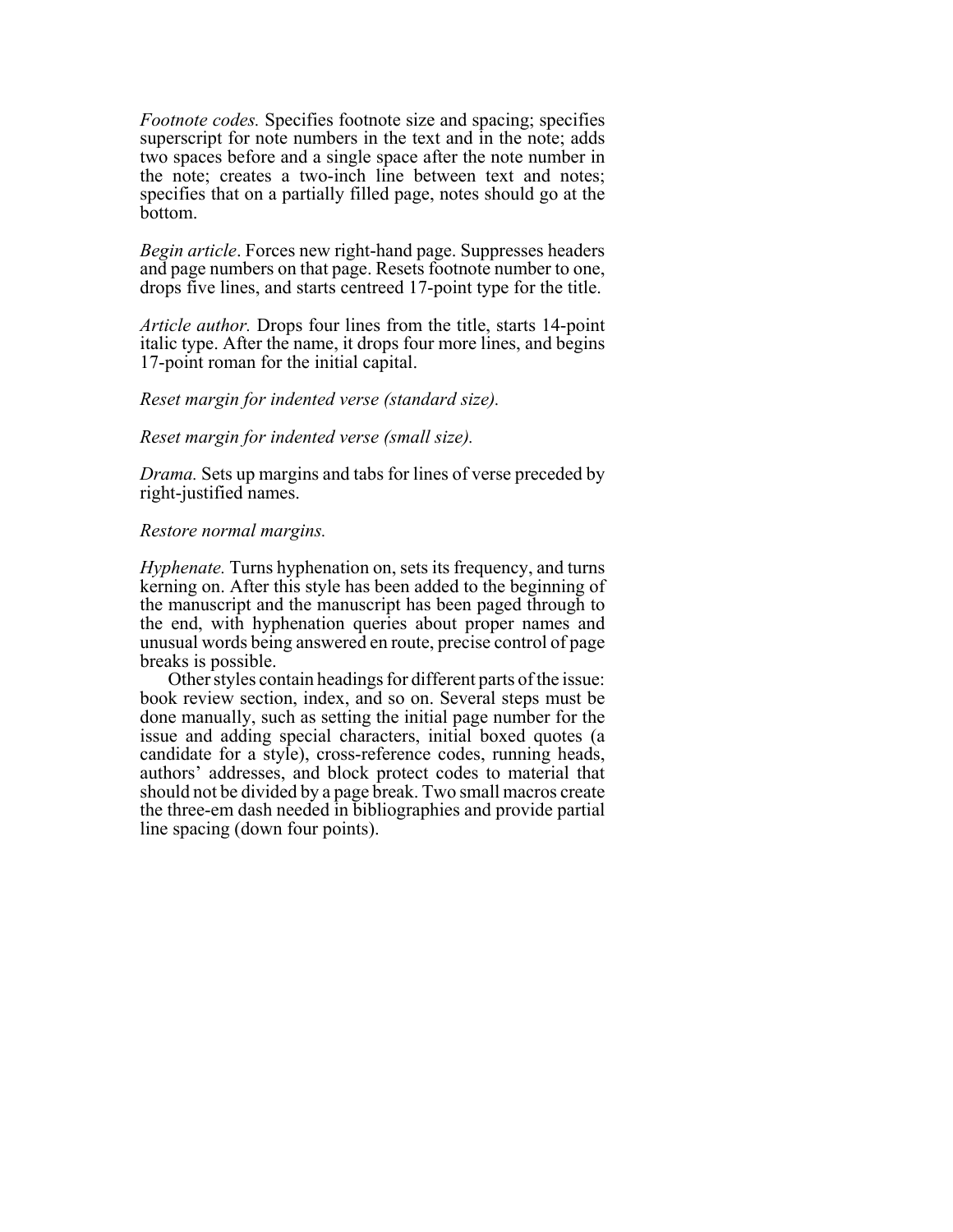It is possible to generate an automatically numbered table of contents. This proved so time-consuming, however, that we still create our complex table of contents manually. Two macros extract from edited versions of tables of contents the data to create the annual index, which are sorted and then formatted with another style.

#### **The Fate of Electronic Mss**

At present we have no plans for further use of the electronic files. To convert them into a format other than WordPerfect, without significant loss of features, would be a time-consuming project. To date there has been no demand for this service.

We do save the files indefinitely, as the situation may change; also, authors may request files for use in reprinting articles. They are removed from the hard disk, compressed, and stored on floppy disks.

(Daniel Eisenberg is professor of Spanish at Florida State University, and the editor of the *Journal of Hispanic Philology*. This article is a revised version of an article first published in *Editors' Notes*, the newsletter of the Council of Editors of Learned Journals.)

#### **References**

- *Computer Shopper*, \$2.95 single issue, \$21.97 per year. P.O. Box 51020, Boulder, CO 80321-1020.
- *PC Computing*, \$2.95 single issue, \$14.97 per year. PO Box 50253, Boulder, CO 80321-0253.
- *PC Magazine*, \$2.95 single issue, \$29.97 per year. PO Box 51524, Boulder, CO 80321-1524.
- *PC Resource*, formerly published by IDG Communications/ Peterborough, Inc., 80 Elm Street, Peterborough, NH 03458, ceased publication in 1990.
- *WordPerfect Magazine*, \$16 per year. 270 West Center Street, Orem, UT 84057.